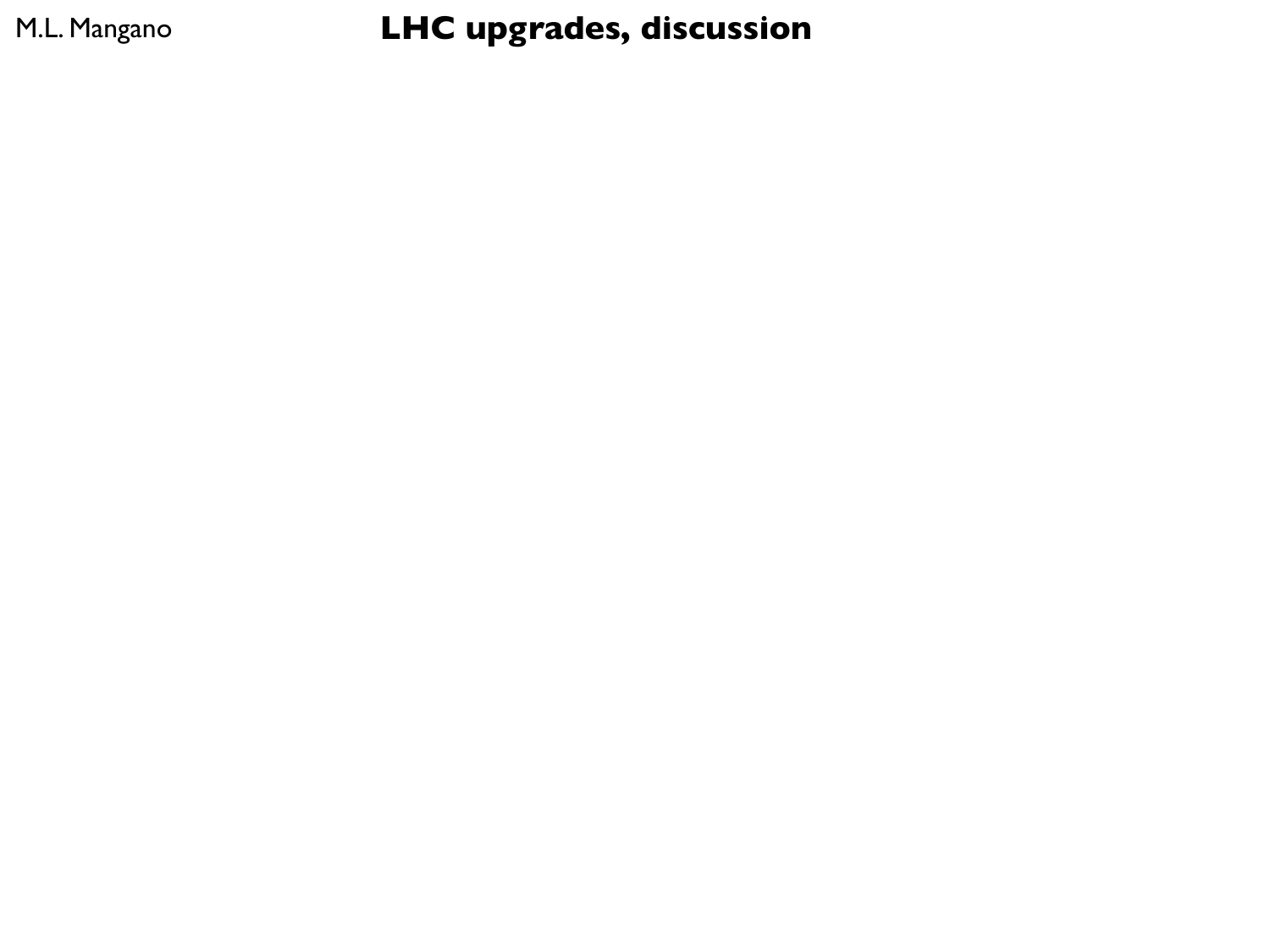• It's hard to extrapolate from (14 TeV, 100fb<sup>-1</sup>) to (14 TeV, 1ab<sup>-1</sup>). It's even harder to do it from  $(7 \text{ TeV}, 10 \text{ fb}^{-1})$  to  $(14 \text{ TeV}, 1ab^{-1})$ .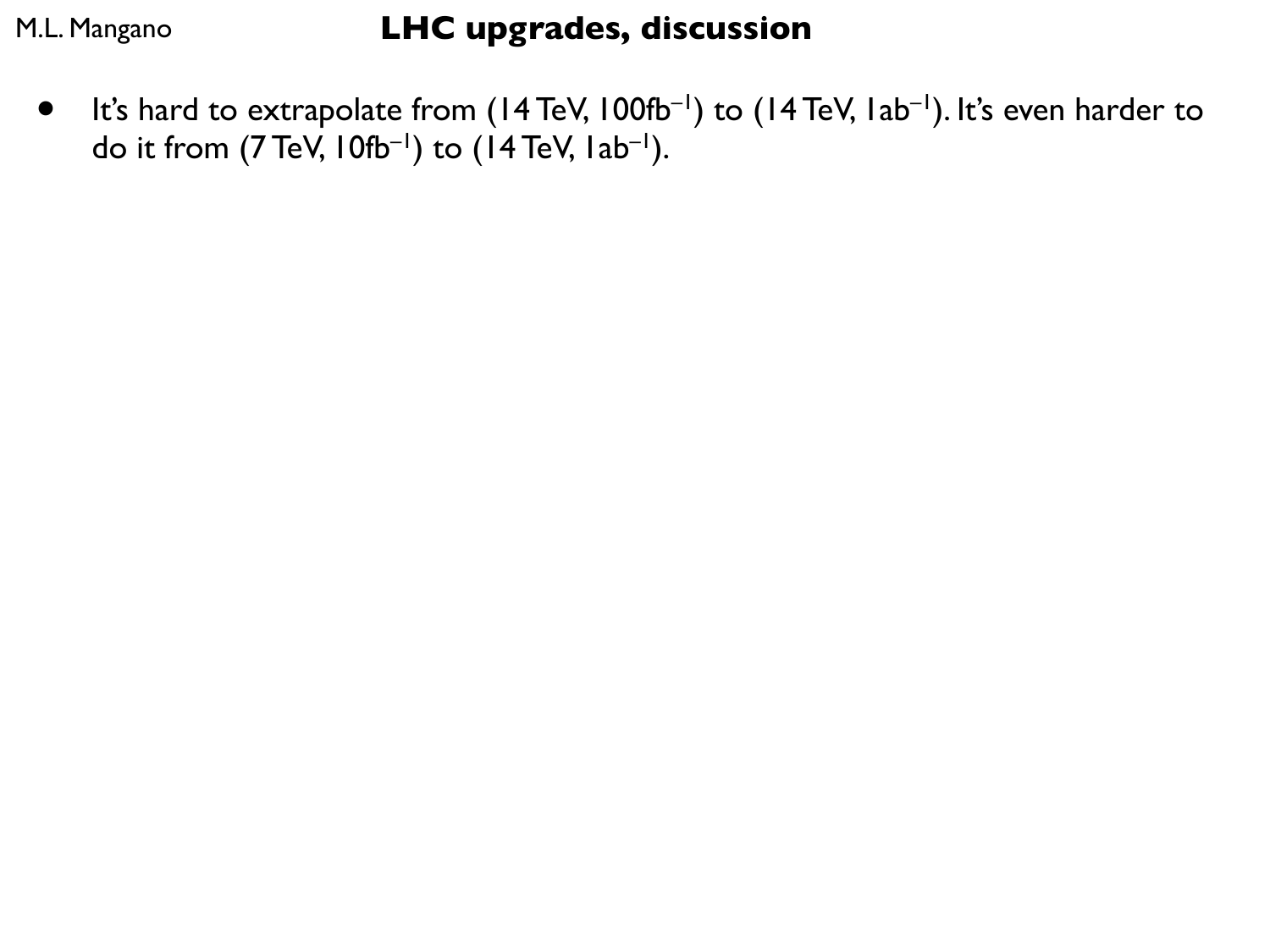- It's hard to extrapolate from  $(14 \text{ TeV}, 100 \text{ fb}^{-1})$  to  $(14 \text{ TeV}, 1ab^{-1})$ . It's even harder to do it from  $(7 \text{ TeV}, 10 \text{ fb}^{-1})$  to  $(14 \text{ TeV}, 1ab^{-1})$ .
- However higher ∫L is desirable no matter what. Some returns are predictable, others are not. Tevatron is a good example.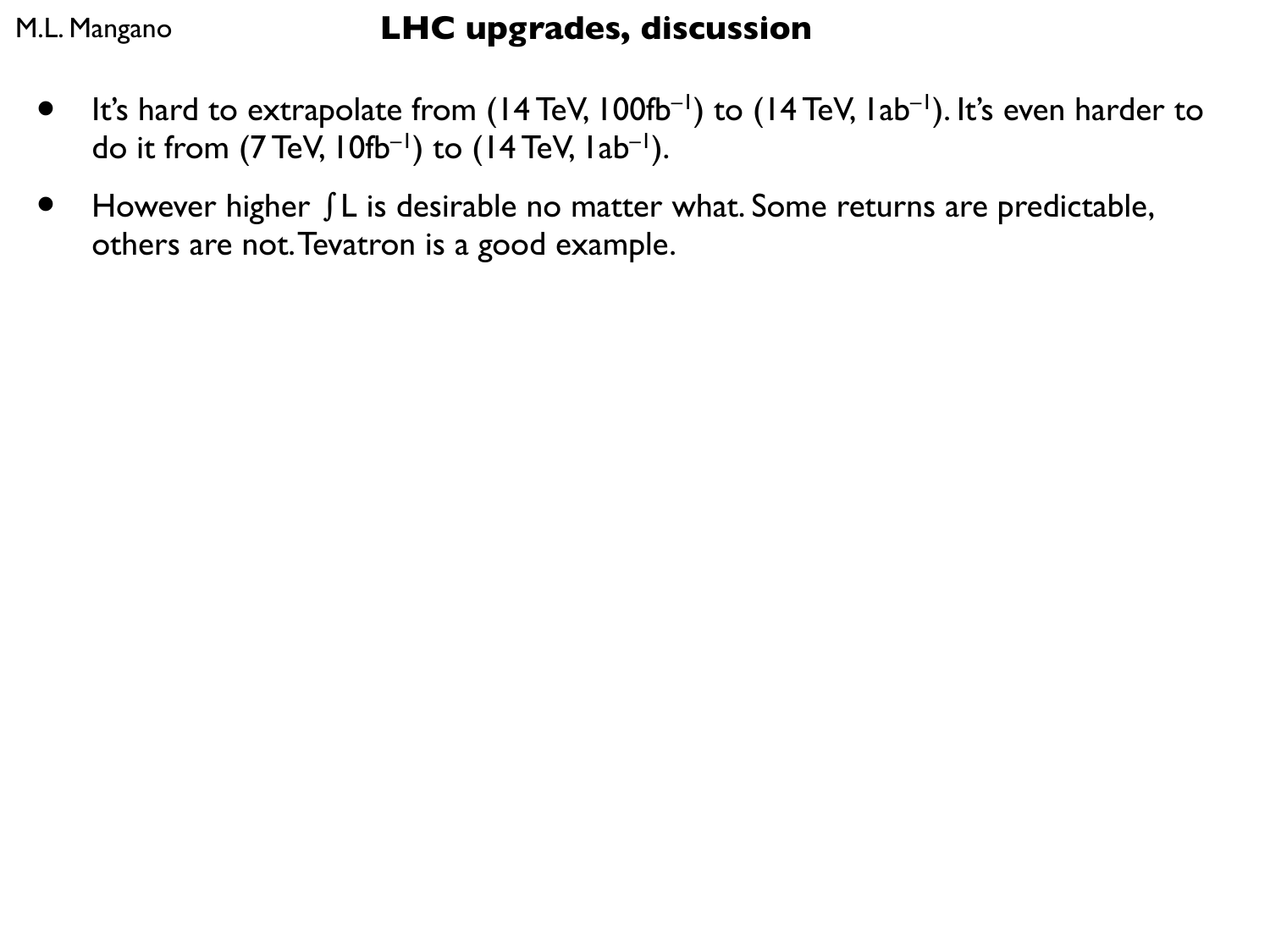- It's hard to extrapolate from  $(14 \text{ TeV}, 100 \text{fb}^{-1})$  to  $(14 \text{ TeV}, 1ab^{-1})$ . It's even harder to do it from  $(7 \text{ TeV}, 10 \text{ fb}^{-1})$  to  $(14 \text{ TeV}, 1ab^{-1})$ .
- However higher ∫L is desirable no matter what. Some returns are predictable, others are not. Tevatron is a good example.
- To precisely quantify its impact requires
	- concrete scenarios
		- light H or heavy H? SUSY or little Higgs?
	- specific questions
		- required fwd jet efficiency and E resolution?
		- required MET resolution?
		- $\langle E_T$ <sup>jet</sup> $\rangle$  of interest? b-tagging needed?
		- ...